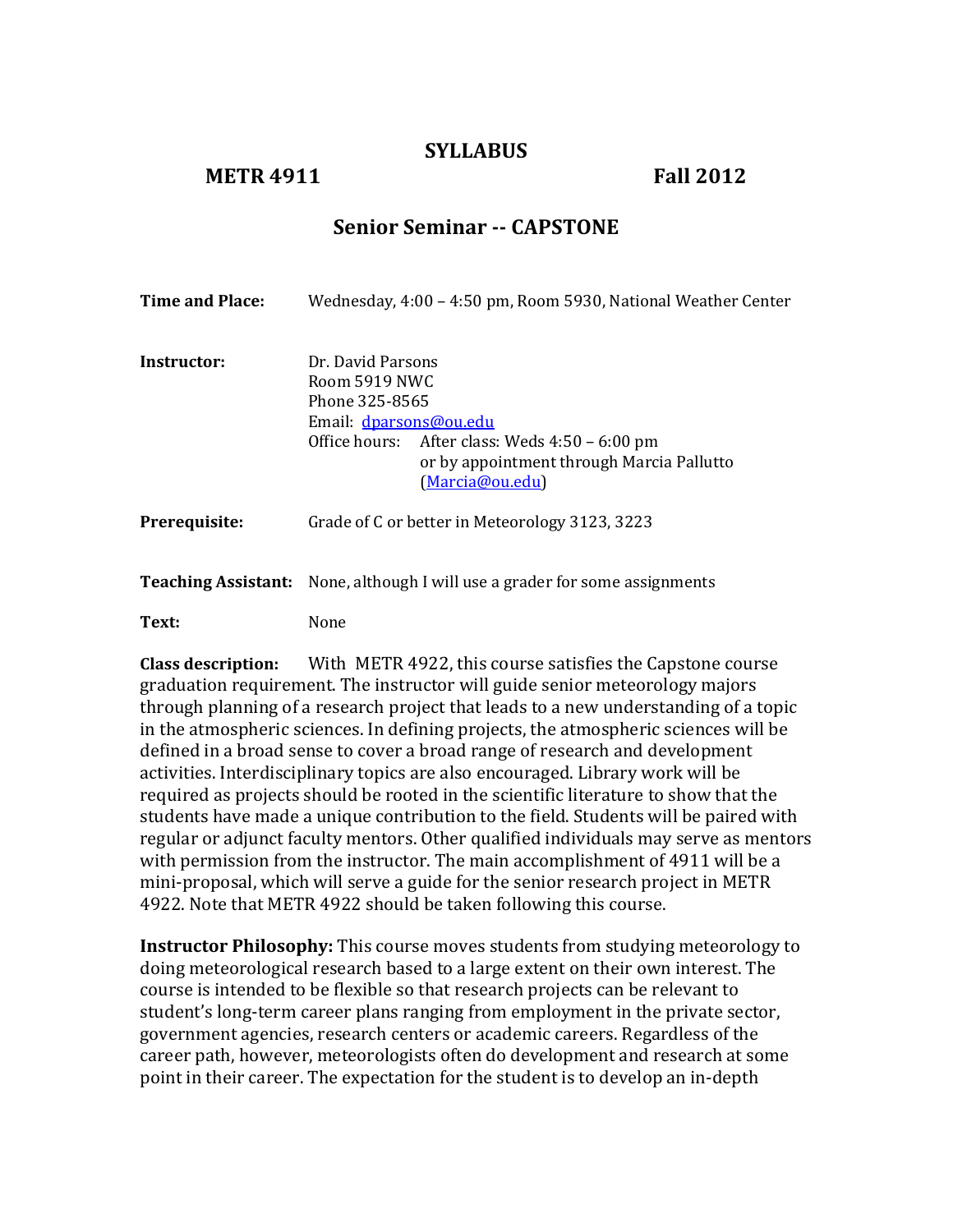understanding of the research process and a feeling for the research culture in meteorology and the related sciences.

Format: The students will also be expected to write a letter-of-intent outlining their proposal followed by a proposal. The proposal will generally guide their spring research project in METR 4922. If the research takes place as a team effort, the contribution of each team member is to be specifically defined. Short weekly assignments will be based on the guest lectures or the Seminar Series as a means of illustrating specific points related to research and presentation techniques.

The goal of participating in the research culture at the School will be accomplished through guest lectures on a variety of research topics in meteorology and through attendance, if your schedule permits, at the National Weather Center Seminar Series (Tuesday 3:30 to 4:30 pm). Outside speakers will make presentations on current research topics in their research disciplines or professional activities. Past speakers have included faculty, forecasters and private sector meteorologists reflecting the broad research and development needs of our fields. The instructor may present professional skills useful during job search, early employment, and/or graduate school. The guest lectures will take up the first portion of the course followed by either a short lecture by the instructor or research teams meeting with the instructor to help define their research project and approach.

#### **Grades and assignments:**

The grading policy will be based on:

| Final Research proposal: | 50% of the grade  |
|--------------------------|-------------------|
| Letter of Intent:        | 15\% of the grade |
| Other class assignments: | 20% of the grade  |
| Participation:           | 15% of the grade  |

Standard grading will be used (A: 90-100%, B: 80-90%, C: 70-80%, D: 60-70%, F: < 60%). Research proposals may be resubmitted for a "re-grade" if necessary. There will be no final exam in this course.

All assignments need to be submitted through D2L. Students need to obtain permission in advance for assignments submitted after the due date. Contact the instructor by email and/or phone to seek permission. Late assignments submitted without prior notification of the instructor may be marked down at the instructor's discretion at a rate not to exceed 4% per day. Exceptions will be made for emergencies, religious holidays and other instances consistent with OU policy, and, if possible, the student should contact the instructor in advance.